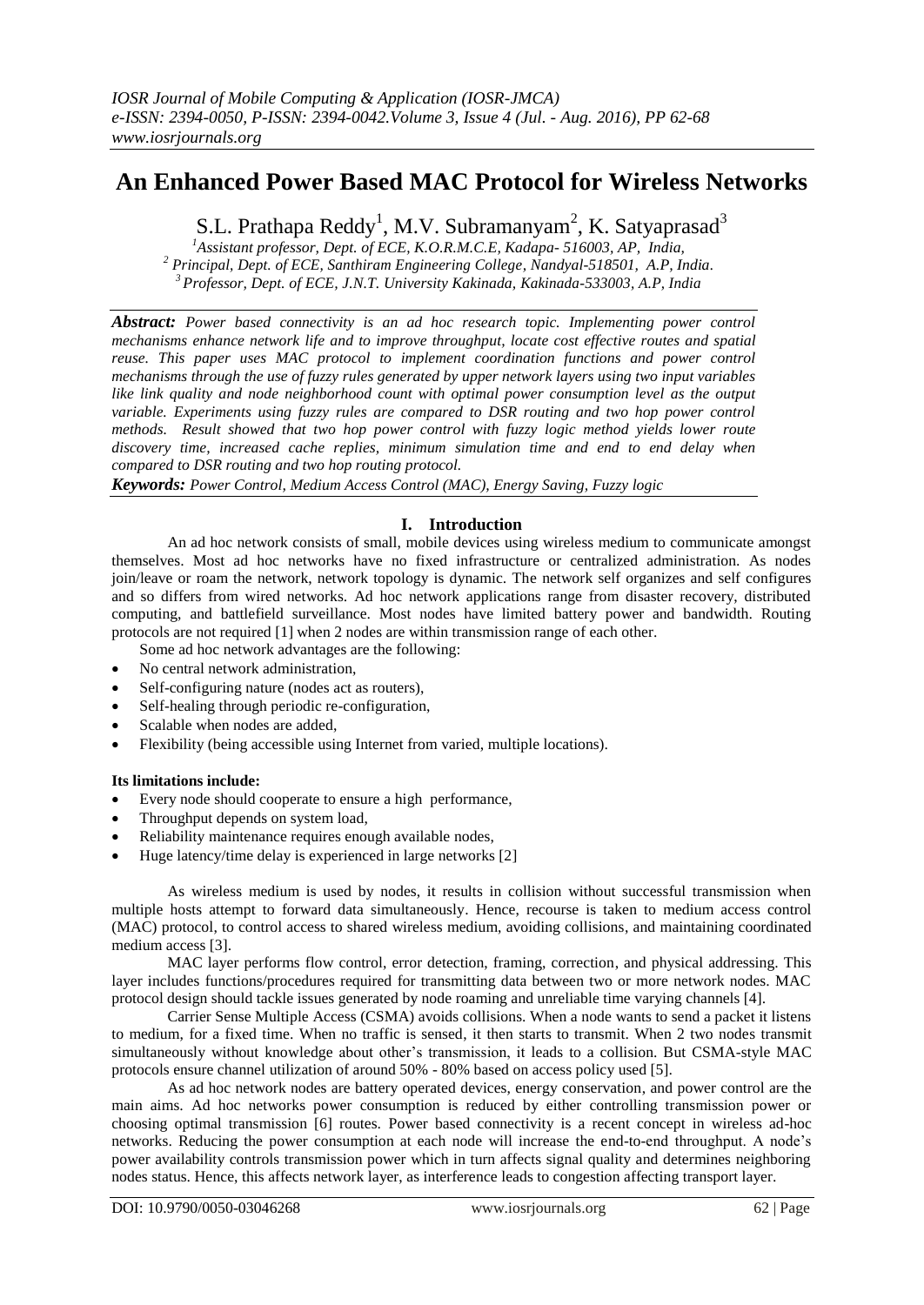MAC protocols are designed to decide maximum transmission power to forward request-to-send (RTS), and clear-to-send (CTS) packets to save energy thereby determining minimum power needed for data transmission and packet acknowledgement (ACK). Power required for communication is specified through three components: They are  $P_{\text{Rxelec}}$ ,  $P_{\text{Txelec}}$ , and  $P_{\text{TxRad}}(p)$ .  $P_{\text{Rxelec}}$  is power consumed by node receiver,  $P_{\text{Txelec}}$  is power consumed by transmitter electronics, and  $P_{TxRad}(p)$  is power consumed by power amplifier for packet transmission at power level, where p is the actual power radiated [7].

Energy consumption when packet is transmitted through the use of hops from sender node to receiver node with distance d, is given by

in distance d, is given by  

$$
(d/r)(P_{\text{Rxelec}} + P_{\text{Txelec}} + cr^{\alpha})
$$

which is minimized at,

$$
r_{\text{crit}} = \sqrt{\frac{P_{\text{Rxelec}} + P_{\text{Txelec}}}{c(\alpha - 1)}}
$$

To satisfy network connectivity, available power range should be greater than  $r_{\text{crit}}$  [8,9].

Power Saving processes proposes the use of 2 varying power states at a node [10]:

- **1)** Awake: wireless interface of a node is powered to transmit/receive. In this state, a node transmits/receives or is idle.
- **2)** Doze: The node's wireless interface is powered down when it can neither transmit/receive.

#### **II. Related Work**

Energy Efficient Routing Protocol with Adaptive Fuzzy Threshold Energy for MANETs [11] was presented by Hiremath and Joshi. MANET's life was affected by node life. A new on-demand routing based protocol was proposed to conserve energy in mobile nodes, to increase MANET life, the suggested methodology being based on adaptive fuzzy thresholding of residual nodes energy, participating in route discovery from sender to receiver. Experiments were undertaken, and results compared to Load-Aware Energy Efficient Protocol (LAEE) protocol which proved that AFTE was better than LAEE. Improvement in average network life was 13% at the first node failure, 15% when 50% node failure was considered and 23% when 100% node failure was considered in comparison to LAEE.

Fuzzy-controlled Power-aware Routing Protocol (FPRP) for Mobile Ad Hoc Networks [12] was presented by Banerjee and Dutta. Routing decisions dynamically at nodes to form a closer-optimal powerefficient end-to end route to forward data packets in Fuzzy-controlled power aware routing protocol (FPRP). The protocol was distributed so that only neighboring nodes location information was exploited in every routing node. Routers life status was measured through a fuzzy controller called route decider. Fuzzy controller used rate of depletion, residual charge, communication load, and node proximity. Simulation showed FPRP produced major improvements when compared with other power aware ad hoc network routing protocols, even when node numbers exceeded 2000.

A reliable Energy-Efficient Multi-Level Routing Algorithm for Sensor Networks [13] was presented by Yu, Fuzzy Petri nets selected cluster heads in this knowledge-based inference approach. Fuzzy logic's reasoning method calculated reliability degree in route budding tree from cluster heads to the base station. Hence, the best and reliable route among cluster heads was constructed. The algorithm provided an idea to balance each node's energy load, providing global reliability for the network. Every iteration has three phases: clustering phase, multi-hop routing phase and data transmission phase. In clustering phase, a cluster heads set was elected, and remaining nodes were cluster members. In the second phase, multi-hop route was generated while in the data transmission phase, every cluster member node forwarded a specific data amount to the cluster head. All cluster heads aggregated received data and forwarded them to the base station through multi-hop routing. Simulation results demonstrated that network life was prolonged, and energy consumption reduced.

An Adaptive Power Control Based Spectrum Handover for Cognitive Radio Networks [14] was presented by Lu, et al., which proposed a spectrum handover scheme combining dynamic spectrum allocation and power control to reduce unnecessary handovers. This procedure enhanced overall network performance, improving spectral efficiency. Users were split into primary users (PU) and secondary users (SUs). SUs used licensed channels till primary users (PUs) aggregate interference, did not exceed predetermined thresholds. When a PU arrived, an SU calculated the maximum transmission power that the SU did not interfere with the PU, if the SU could reach its receiver and continue transmission with reduced power. Otherwise, it switched over to an idle band. Experiments showed this scheme reduced spectrum handover ratio and improved effective data rate by 30%.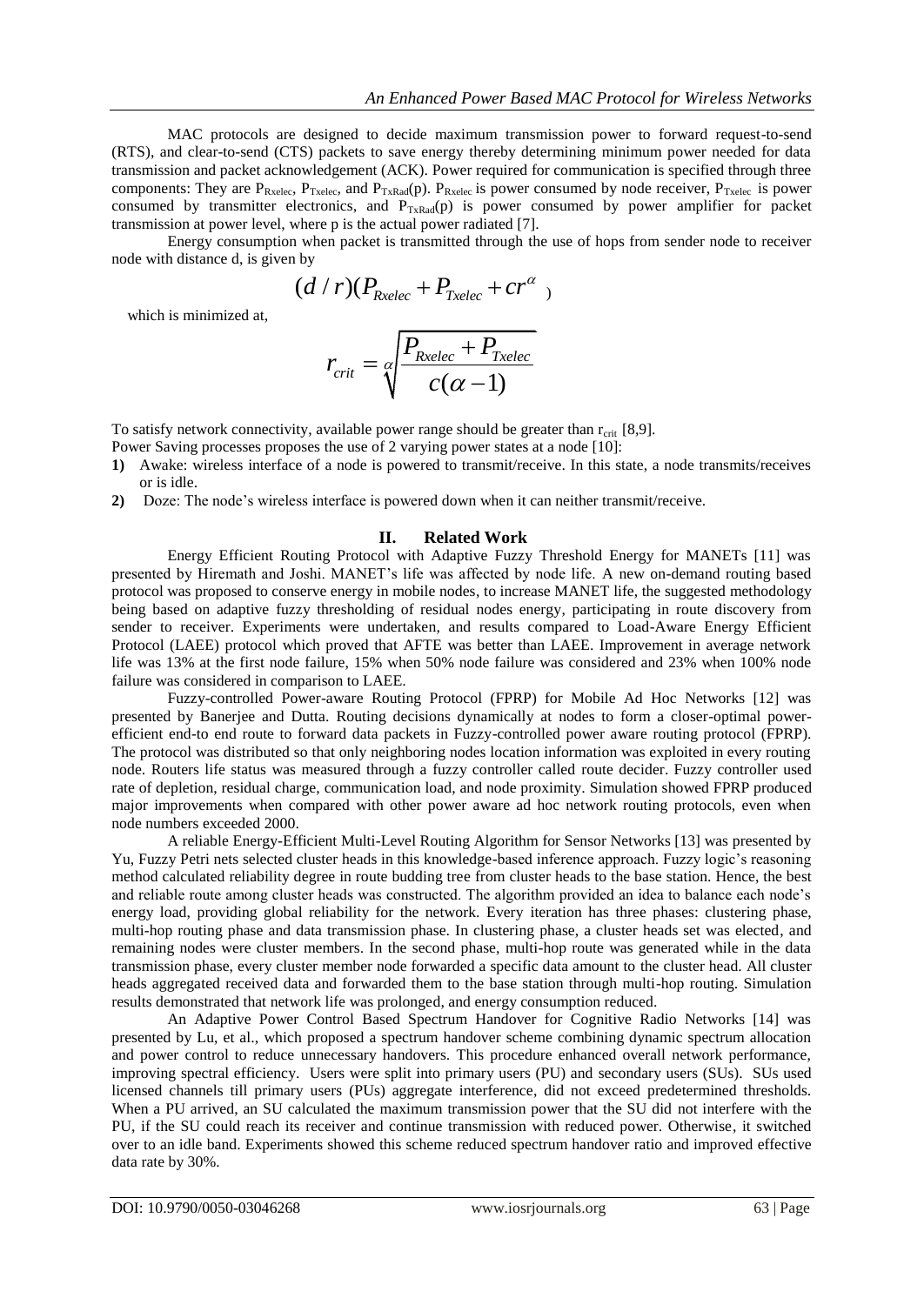A Fuzzy Logic Approach to Beaconing for Vehicular Ad hoc Networks [15] was presented by Ghafoor, et al. Vehicular Ad Hoc Network (VANET) is a new technology used for intra-vehicular communication when fixed infrastructures were absent. An Adaptive Beaconing Rate (ABR) approach was for VANETs based on fuzzy logic to control beaconing frequency by considering current traffic characteristics. ABR took one direction vehicles percentage and their status as fuzzy decision making system inputs. Beaconing rate tuning is based on vehicular traffic characteristics.

# **III. Materials And Methods**

Fuzzy logic (FL) is a reasoning approach, specifying degrees of truthiness instead of Boolean value (true or false) used by computers. Fuzzy logic has 0 and 1 as extreme cases of true and false respectively and also includes truth's various states in between. FL nearly resembles human thinking.

FL is implemented as follows [16]:

- 1. **Fuzzification** This transforms crisp data into fuzzy data/Membership Functions.
- 2. **Fuzzy Inference Process** This combines membership functions with if-then rules to reach a fuzzy output.
- 3. **Defuzzification** This uses various methods to calculate different outputs storing them in a lookup table. When an application in executed, output is taken from the lookup table based on the current input variables

A fuzzy [17] IF-THEN rule includes an IF part (antecedent) and THEN part (consequent) where antecedent combines two or more terms, and consequent one term.

Fuzzy logic/fuzzy sets are techniques to control uncertainty in many applications. Fuzzy logic is used by MAC layer to control nodes power consumption in this work. A network layers upper layer generates fuzzy rules. Neighbourhood node count and link quality parameters are inputs in fuzzy rule formation. The neighbourhood node count's numeric values are represented in 3 terms, low, medium and high. The same 3 terms also represent link quality. Power level to be used by a node is specified by states of very low, low, medium, high and very high link quality. A node's power usage is based on link quality and neighbourhood nodes number.

Block diagram for the work is given:



**Figure 1:** Block diagram of proposed approach

### **IV. Experimental Setup And Results**

For the experiments link quality and neighbor node count are taken from the definition points, and shape parameters given below and termed as three states low, medium and high. Output variable power is taken from the definition points and termed as states very low, low, medium, high and very high.



## **4.1. Input Variable "LQ"**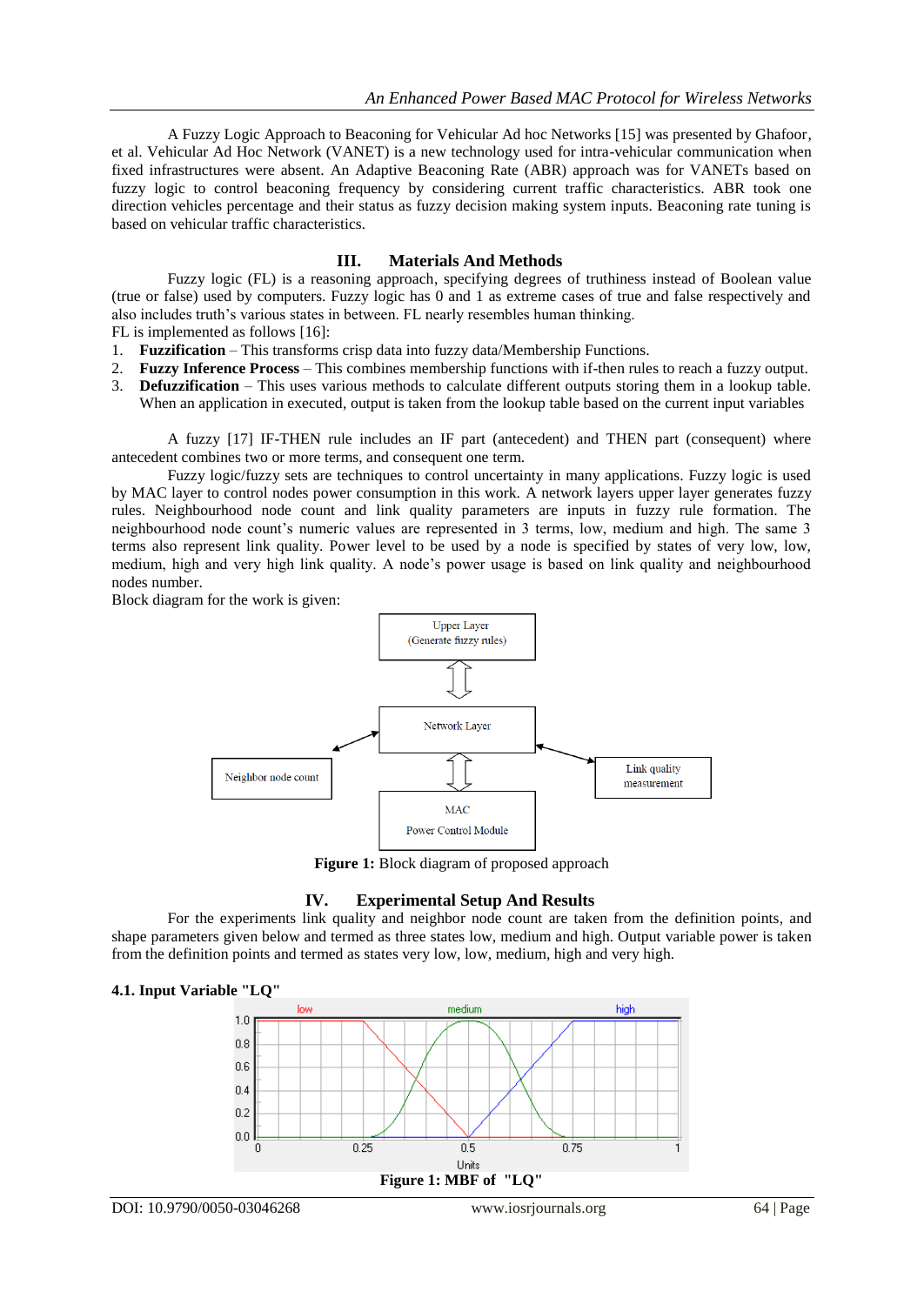| <b>Table 1.</b> Definition Follits of $MDI$ LO |                |                                              |           |           |  |
|------------------------------------------------|----------------|----------------------------------------------|-----------|-----------|--|
| <b>Term Name</b>                               | Shape/Par.     | <b>Definition Points <math>(x, y)</math></b> |           |           |  |
| Low                                            | Linear         | (0, 1)                                       | (0.25, 1) | (0.5, 0)  |  |
|                                                |                | (1, 0)                                       |           |           |  |
| medium                                         | $S-Shape/0.50$ | (0, 0)                                       | (0.25, 0) | (0.5, 1)  |  |
|                                                |                | (0.75, 0)                                    | (1, 0)    |           |  |
| High                                           | Linear         | (0, 0)                                       | (0.5, 0)  | (0.75, 1) |  |
|                                                |                |                                              |           |           |  |

**Table 1:** Definition Points of MBF "LQ

# **4.2. Input Variable "NNC"**





| <b>Table 2:</b> Definition Points of MIBF $\Box$ NNC |                |           |                                              |           |  |
|------------------------------------------------------|----------------|-----------|----------------------------------------------|-----------|--|
| <b>Term Name</b>                                     | Shape/Par.     |           | <b>Definition Points <math>(x, y)</math></b> |           |  |
| Low                                                  | Linear         | (0, 1)    | (0.25, 1)                                    | (0.5, 0)  |  |
|                                                      |                | (1, 0)    |                                              |           |  |
| medium                                               | $S-Shape/0.50$ | (0, 0)    | (0.25, 0)                                    | (0.5, 1)  |  |
|                                                      |                | (0.75, 0) | (1, 0)                                       |           |  |
| High                                                 | Linear         | (0, 0)    | (0.5, 0)                                     | (0.75, 1) |  |
|                                                      |                | (1, 1)    |                                              |           |  |

# **2:** Definition Points of MBF "NNC"

## **4.3. Output Variable "Power"**



**Figure 3:** MBF of "Power"

| <b>Table 3.</b> Definition Founts of MIDI FOWER |            |                            |              |              |
|-------------------------------------------------|------------|----------------------------|--------------|--------------|
| <b>Term Name</b>                                | Shape/Par. | Definition Points $(x, y)$ |              |              |
| very_low                                        | linear     | (0, 0)                     | (0.16666, 1) | (0.33334, 0) |
|                                                 |            | (1, 0)                     |              |              |
| Low                                             | linear     | (0, 0)                     | (0.16666, 0) | (0.33334, 1) |
|                                                 |            | (0.5, 0)                   | (1, 0)       |              |
| medium                                          | linear     | (0, 0)                     | (0.33334, 0) | (0.5, 1)     |
|                                                 |            | (0.66666, 0)               | (1, 0)       |              |
| High                                            | linear     | (0, 0)                     | (0.5, 0)     | (0.66666, 1) |
|                                                 |            | (0.83334, 0)               | (1, 0)       |              |
| very_high                                       | linear     | (0, 0)                     | (0.66666, 0) | (0.83334, 1) |
|                                                 |            | (1, 0)                     |              |              |

# **Table 3:** Definition Points of MBF "Power"

# **4.4. Rule Block "RB1"**

Using various combinations of link quality and neighborhood node count levels, minmax aggregation is used to form a set of rules.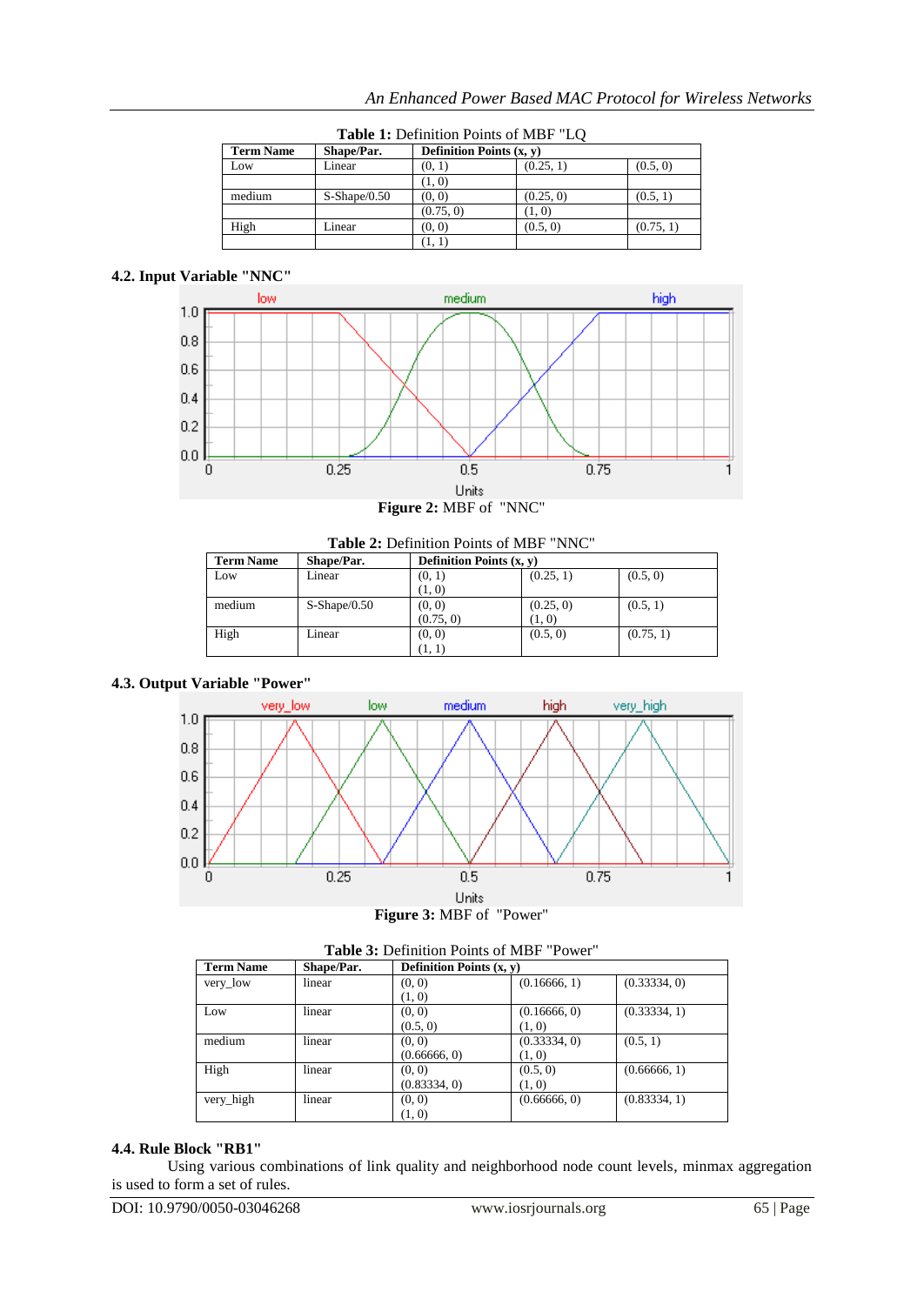#### **Parameter**

| Aggregation:        | <b>MINMAX</b> |
|---------------------|---------------|
| Parameter:          | 0.00          |
| Result Aggregation: | MAX           |
| Number of Inputs:   |               |
| Number of Outputs:  |               |
| Number of Rules:    |               |

| IF                |                         | THEN |           |  |
|-------------------|-------------------------|------|-----------|--|
| LQ                | <b>NNC</b>              | DoS  | Power     |  |
| Low               | low                     | 0.20 | very_low  |  |
| Low               | low                     | 0.63 | low       |  |
| Low               | low                     | 0.14 | medium    |  |
| Low               | low                     | 0.74 | high      |  |
| Low               | low                     | 0.27 | very_high |  |
| Low               | medium                  | 0.13 | very_low  |  |
| Low               | medium                  | 0.51 | low       |  |
| Low               | medium                  | 0.16 | medium    |  |
| Low               | medium                  | 0.23 | high      |  |
| $\overline{L}$ ow | medium                  | 0.12 | very_high |  |
| Low               | high                    | 0.09 | very_low  |  |
| Low               | high                    | 0.96 | low       |  |
| $_{\rm Low}$      | high                    | 0.48 | medium    |  |
| Low               | high                    | 0.38 | high      |  |
| Low               | high                    | 0.29 | very_high |  |
| Medium            | low                     | 0.27 | very_low  |  |
| Medium            | low                     | 0.30 | low       |  |
| Medium            | low                     | 0.60 | medium    |  |
| Medium            | low                     | 0.91 | high      |  |
| Medium            | low                     | 0.55 | very_high |  |
| Medium            | medium                  | 0.84 | very_low  |  |
| Medium            | medium                  | 0.13 | low       |  |
| Medium            | medium                  | 0.97 | medium    |  |
| Medium            | medium                  | 0.17 | high      |  |
| Medium            | medium                  | 0.60 | very_high |  |
| Medium            | high                    | 0.20 | very_low  |  |
| Medium            | high                    | 0.18 | low       |  |
| Medium            | high                    | 0.14 | medium    |  |
| Medium            | high                    | 0.34 | high      |  |
| Medium            | high                    | 0.68 | very_high |  |
| High              | low                     | 0.80 | very_low  |  |
| High              | low                     | 0.52 | low       |  |
| High              | $\overline{\text{low}}$ | 0.92 | medium    |  |
| High              | low                     | 0.34 | high      |  |
| High              | low                     | 0.09 | very_high |  |
| High              | medium                  | 0.62 | very_low  |  |
| High              | medium                  | 0.86 | Low       |  |
| High              | medium                  | 0.71 | Medium    |  |
| High              | medium                  | 0.61 | High      |  |
| High              | medium                  | 0.47 | very_high |  |
| High              | high                    | 0.09 | very_low  |  |
| High              | high                    | 0.51 | Low       |  |
| High              | high                    | 0.30 | Medium    |  |
| High              | high                    | 0.59 | High      |  |
| High              | high                    | 0.73 | very_high |  |

#### **Table 4**: Rules of the Rule Block "RB1"

For comparing, the performance of the proposed fuzzy logic two hop power conserving method, average route discovery time, end to end delay and simulation time are used as parameters. Results are shown from figure 5 to figure 8. Result reveals that proposed fuzzy logic method yields less route discovery time, increased cache replies, minimum simulation time and end to end delay when comparing to DSR routing and two hop routing protocol.

Proposed fuzzy route discovery time is 0.55 sec and is drastically less when compared to other method.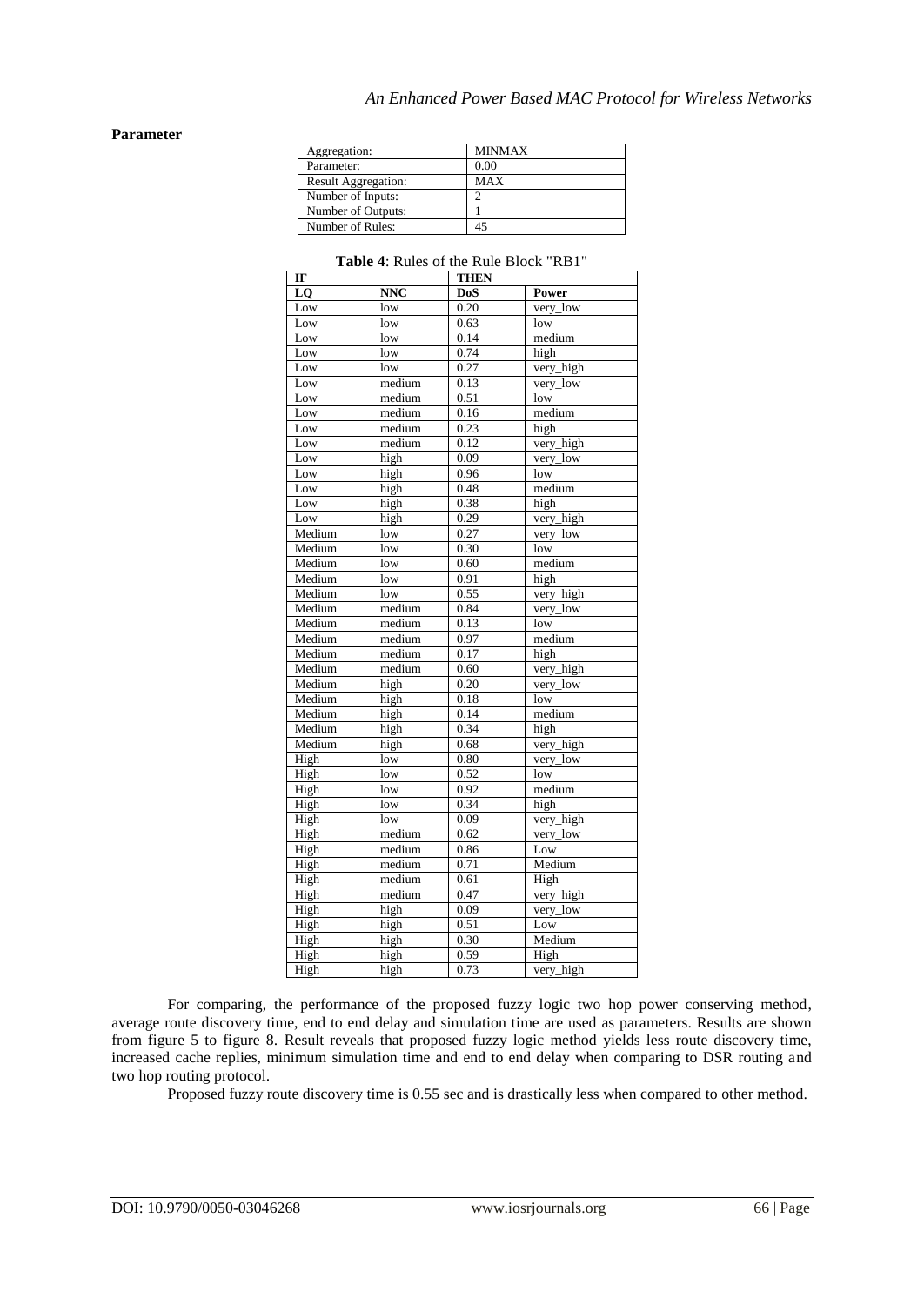

**Figure 5 :** Average Route discovery time

Proposed fuzzy method provides increase in average cached replies



**Figure 6 :** Average cache replies